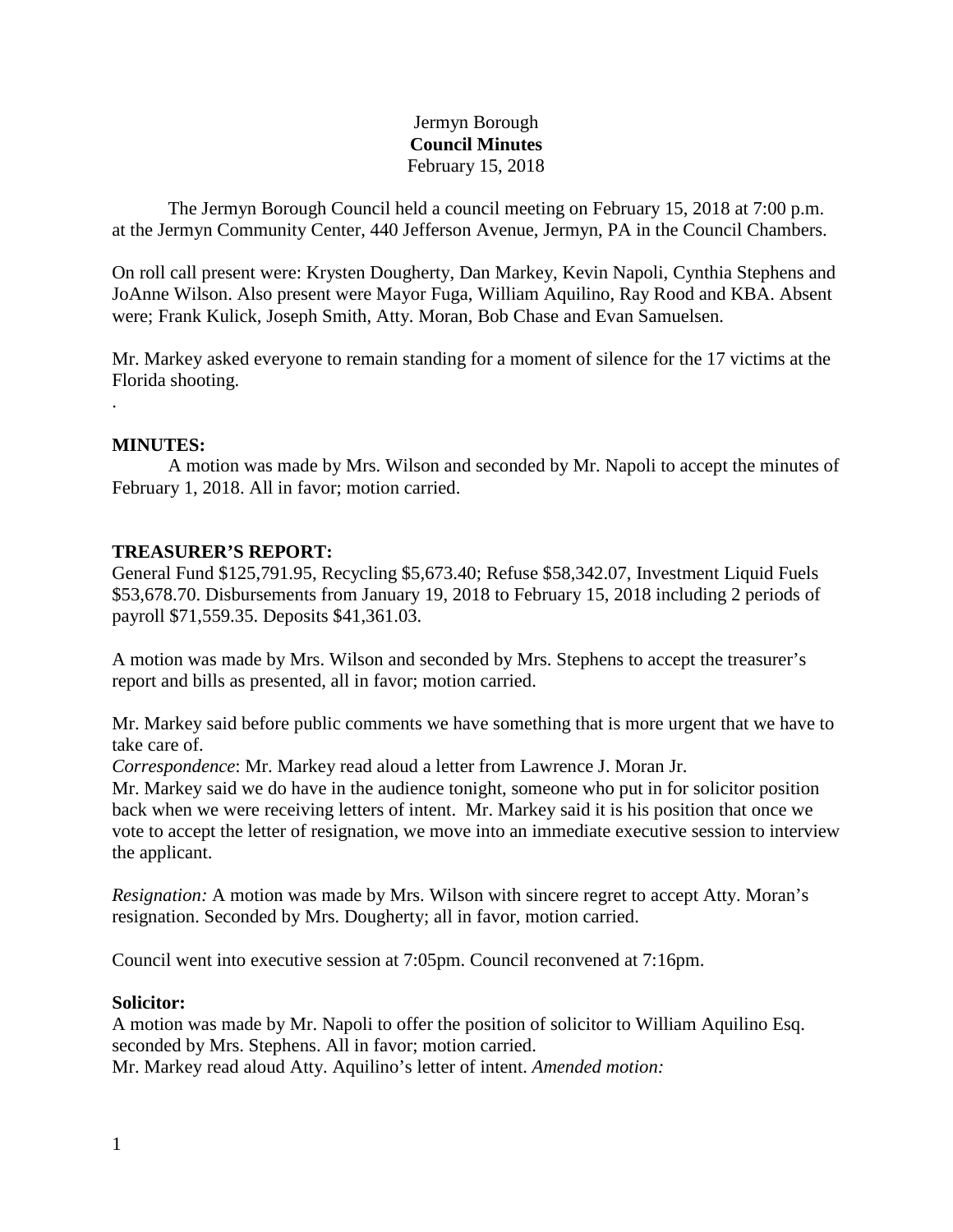*Retainer of \$400/month and \$200.hr in the event of necessary court cases in his role as solicitor. All in favor; motion carried.*

Mr. Markey said he wants to let everyone know that at our last council meeting we were in receipt, just before the meeting came to order, Mr. Kulick opened a letter from Joyce Carmody and Moran with a bill for services in the amount of \$5,376. We did ask retain from Atty. Moran, that bill was sent in error, he keeps record of hours for his other lawyers for tax write off purposes. That bill was never intended to go out the Borough of Jermyn, while he was away, that bill got sent to us. When he returned he did tell us to disregard that bill. That bill is to be discarded.

## **Public Comment:**

Floyd Celli-642/648 Washington Ave. – He has bought a property about 4  $\frac{1}{2}$  years ago and between both properties he put in about \$300,000 into the community. The two eyesores are getting cleaned up. He was here about 4 years ago and attended 17 council meetings in a row, asking for relief for a lot of different things. Mr. Celli said the inspection company that the previous council hired was inadequate for the Borough and we continued to hire them. 17 months, he couldn't get a permit for his building and was without a paycheck for 17 months. He still has front water issues, the last storm a puddle in front of his property is an ice skating rink. The garage door in the back alley that he closed in to stop the water from coming in, he asked how many of you slipped on ice inside your house that is what happens to him. He asked about signs two years ago and it was brought up that the signs were going to be removed from Rushbrook because the construction was over with. He opened his gun shop, on the weekend there are no parking Mon-Fri 9-5, the weekend comes and finally opens and everyone from Wayne's that works there parks there for 8 hours. It was never brought up again. He asked about cutting the trees down, you stop me from doing business with one of his businesses for 17 months, now you want me to stop doing business with my other business because the trees are overgrown in the alley. It's a commercial alley; you cannot drive a truck through there. Nothing has been done.

Mr. Celli said now we are forcing him to drive on private property, that horseshoe is private property, you are forcing everybody to drive on private property. Suppose something happens on those parcels there who is going to liable, is the Borough? That you are forcing everyone to run around that horseshoe because you don't want to cut down trees and maintain the alley, that doesn't seem fair, it's a commercial alley. There are more businesses on that block than there are in town and it's the worst alley in the whole town.

Mr. Celli asked why his garbage isn't being picked up. He was told by Debbie; he has three units and has to get a dumpster. He took his garbage for 3 years. He finally gets new cans and he can't put garbage out because he will get a \$500 fine. He calls the office and he was told he has a \$268 bill for garbage that no one ever took. He was instructed to pay the fee. Today he gets a letter in the mail that he is delinquent on his garbage that we never even picked up. We want him to pay \$268 for something we never even did.

Mr. Celli said he saw Bob Chase in Wayne's Diner and he said the place looks good and he told him to stop over and pay for the permit for the sign. Mr. Celli said everybody can drive by a see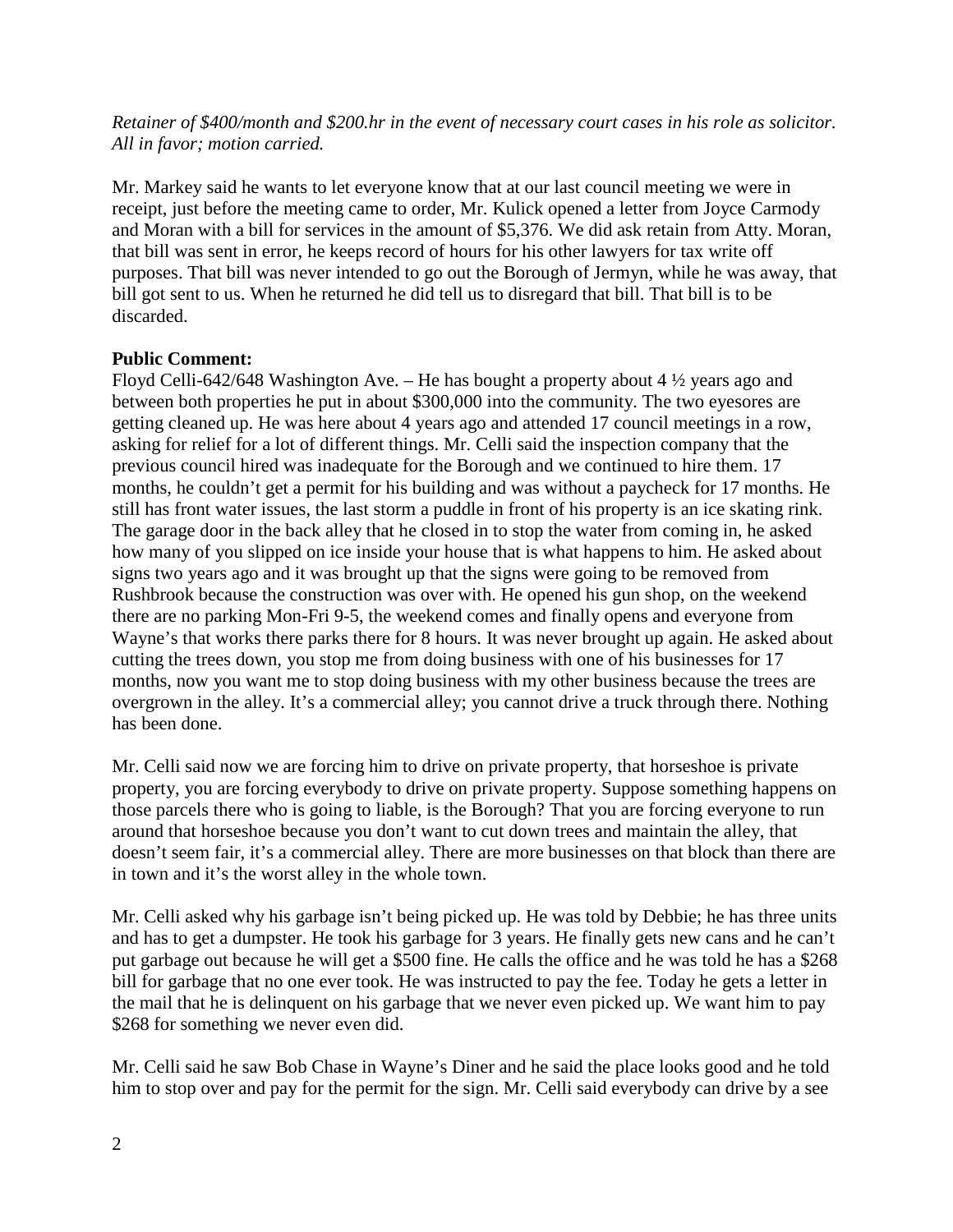sign but no one can see the puddles of ice in the front and back of the building. What have you guys done for me? 4 years, \$300,000 invested in this town and he doesn't get one thing. It's a struggle, if he knew it was going to be like this, he would have never came here. Mr. Celli said he sees the Mayor and his associate, spreading the millings in the back from the paving project. He said that is great we are doing this; the associate said the girl in Wayne's apartments complained about the potholes so we are filling it. Mr. Celli said so a girl that doesn't pay in taxes and lives in an apartment gets her holes filled. What do I get? I get insulted. He said now he is at a point where he still has water in the front and water in the back; he is getting billed for garbage that we didn't pick up. You want business in Jermyn, he is telling everyone all this now because you are all new. He is making you aware of his issues because you are a new council. Mr. Celli said he needs help. The last council setup meetings for him and he drove an hour and 15 minutes to have a meeting and the guys weren't even here. Who's responsible if somebody slips and falls? He said he shouldn't have a girl that lives in an apartment get everything taken care of for a problem he complained about for 17 months in a row. Mr. Celli said he still has a lot of issues back there. That \$2,000 we paid Rock Bottom, which was thrown out the window, you did in November, and it did nothing. He brought this up with the previous solicitor Al Nicholls. He said he didn't know who was responsible for the road down there. The state is not responsible for water run-off.

It is in their guidelines, they are not responsible for surface water run-off. When the water is all backed up into his property, erodes his driveway and he has to put a new driveway in. He was stuck in his driveway; it was a sheet of ice. It's not fair to slip on ice in your own house. Doesn't that sound crazy? Why isn't the alley fixed? Why is all the other alleys fixed? Why is the church parking lot fixed? Why is that so nice? Mr. Napoli asked what alley that he is speaking of. Mr. Celli said the alley way behind convenient. Mr. Napoli said you are going to tell me that is a nice alleyway in town. Mr. Celli said compared to mine it is beautiful. Mr. Napoli said he is going to say one thing and he will not speak anymore as of right now. You came in here and you said to us you said the first thing is what. You are all new here; you have done nothing but say the entire time you were here, that we have done nothing, previous councils have done nothing. I have been here for 26 months as a council member and I have never met you one time and have not seen you here one time. In the last 26 months you have not said or done a thing to make us aware that there is an issue. For you to come in here 26 months after I started here and to have an attitude with us like it's our fault that this stuff is happening, come in here with a little respect for everybody that is up here new. Mr. Celli said to put that energy into dealing with something instead of running your mouth. Mr. Celli said you guys are all new, there are 2 he knows. If you want to take some words and twist them so it's convenient for you for an escape. Mr. Napoli said he is stating the facts. Mr. Celli said pretend you are me; let me take your check for 17 months. What kind of respect do you show me, any of you? As a taxpayer in this town and a business's owner, none, you do nothing for me. Pay your \$25 for your sign, is that all you got.

Mr. Celli said just do your job, did you come here for you or did you come here for me? Mr. Markey said before you leave, if he may say a word. Mr. Markey said since your last visit to council, 5 out of the 7 members are new and haven't seen you before. 2 aren't here tonight and one has never seen you before and one has. We have a new mayor, as of tonight 2 new solicitor's since you last visited, his point is, we do want to help; we want to try to help everybody in town. Give us some time to go back and look at previous minutes, we have a new secretary as well, we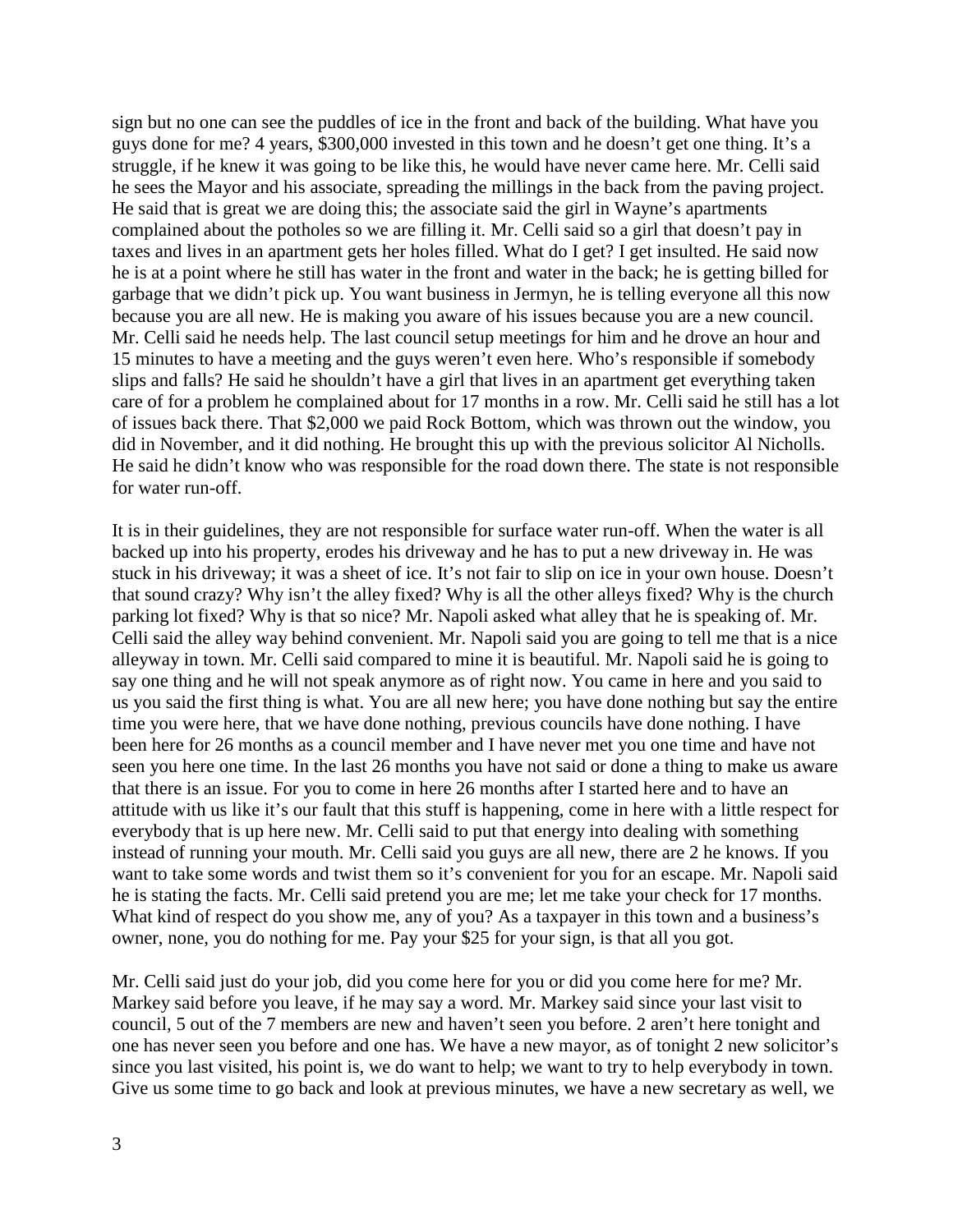don't have a borough manager anymore. Give us some time to go back and review the council minutes, so we can see if your concerns and how they were or were not addressed. Mr. Markey said show up at the next meeting and hopefully we will have some more answers for you. Mr. Celli thanked him.

Mrs. Wilson said the 600 block alleys, behind the church is atrocious, he is wrong on that. Also behind is. We did fix that alley with Rock Bottom or we thought it would be fixed and he is correct it wasn't fixed the way it should be but you went back and put some millings in. Mrs. Wilson said if he looked at the minutes over this past year we have discussed it, that the 600 block alleys something has to be done because it's the business district. A lot of the parking for those apartments could be in the back if those alleys were fixed up. It was discussed. Mrs. Wilson said if she remembers correctly, the DPW did trim those trees back. Mayor said we did trim them. Mrs. Wilson said but they belong to someone else and we are going to contact them before they sprout this spring and that was discussed at the end of the summer, things have been done but not as quickly and things have been discussed just to keep everybody up to speed. Ray Rood said about his sidewalks, the other day he went to go into Wayne's and he parked on the Main and went to walk around and he had a hard time walking through the puddle, it wasn't a puddle it was a lake. That sidewalk is a lake, he wishes he came before; he put a lot of money into his driveway maybe at that time they should have put a drain in the middle of the sidewalk and piped it down. Mayor asked where it is coming from. Ray Rood said what happens is when they plow there, they block everyone's driveway in, can't help that but what it is it all melts there. Wayne's wasn't as bad, his you couldn't even see the sidewalk. That was from the end of the Wayne's from where you go into his businesses that's how big of a lake it was there. Mrs. Wilson said at one time, she had asked him when they met with him, we have the curb why can't we not put a huge curb like that because it's a driveway, and we will put a bump. Ray Rood said it wouldn't have helped. Ray Rood said there are drains in the greenway but the way the snow was and everything else that water couldn't even get in the greenway. Ray Rood said under normal circumstances we don't have that problem. But when it snows and sidewalks are shoveled into the greenway, there is no place to put it, when it rains and melts it collects there.

Ray Rood said if Rock Bottom didn't do the job the right way why didn't they come back and fix it. Mayor said they were asked to put in modified and they did, with the traffic that goes through there. The problem with that alley way is that there is no drainage down that end. Ray Rood said if he remembers when they talked about it they said Rock Bottom could do it so they would grade it and it would drain to that other drain. Mayor said they swaled it and they did but that alleyway cannot handle what he is putting through there. Wayne's garbage truck goes through there and residential garbage. Part of the problem is the trees because in the summer time there is a canopy and it never dries out. Ray asked who owns the trees. Council said Cerminaro. Mrs. Wilson said we are going to ask them. Mayor said every time he complained about the ice problem, there was never any water back there. We went down there numerous times. Everything that is happening there because of the traffic there is so much heavy traffic that the alleyway cannot handle it. Mrs. Wilson said the trees will be taken care of. Mayor said not to cause problems with Wayne's but they shouldn't have their dumpster where it is, it's not on their property.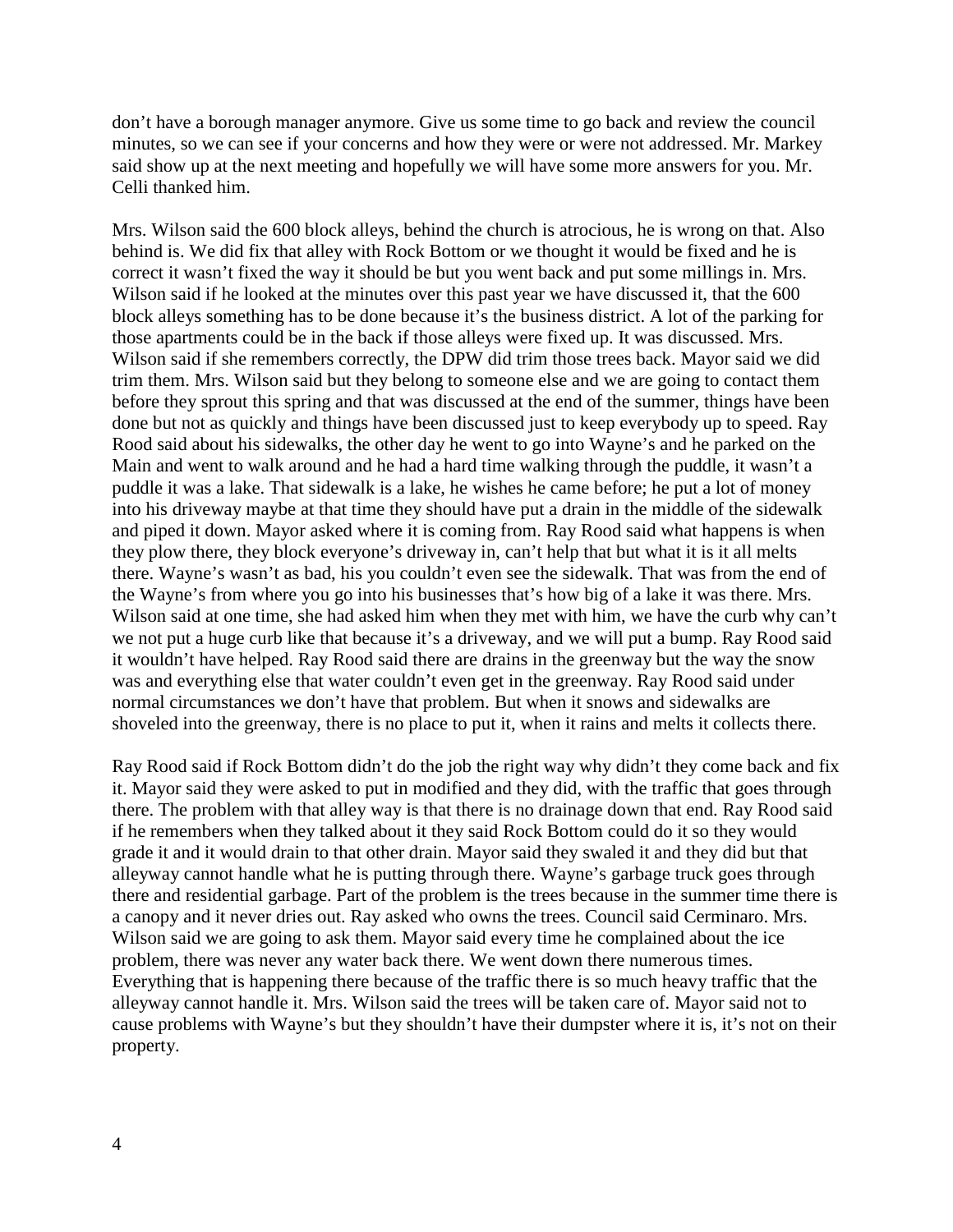Mr. Art Wilson said Mr. Cerminaro told him he is glad he came to Jermyn and if you ever need anything they have bulldozers, if you have need anything contact him. Mr. Wilson told council to contact Mr. Cerminaro. Mrs. Wilson said he can grade it into his property. Mayor said if he can get rid of the trees and fence and do that, problem solved. Mrs. Wilson asked Mayor if he will go with her to talk to Mr. Cerminaro.

Donna Stackel- Can we possibly have a police officer to assist with the congregation to cross the street to come to church. We have a parking lot across the street on the blind hill on a Main St.; we did have an officer present for the past 25 years to assist with the busy traffic before and after church service at 9:30am on Sunday mornings. Lately we did not have anyone to assist the elderly parishioners that use canes to cross the street, we would appreciate your consideration if this matter, before there is a tragedy since a gentleman was killed outside of the church years ago on Christmas Eve. And there was also a same incident at the Eynon Church on Main St., we do understand if the police officer has a call that is more imperative that they answer the call. Thank you very much for your attention to this matter, respectfully submitted – Margaret Dipple – recording secretary. She is hoping to have an answer to take back for Sunday.

Mayor asked Chief Arthur if we can have an officer there. Chief Arthur said yes if they are not on calls. Ms. Stackel said she understands that. Mayor said one other thing he would love to have there, we wish we can get it but Pen Dot doesn't ever want to seem to work with us on certain things. We have a crosswalk there but he would like to go one further. If you go through Honesdale, when they did their roads over, they have crosswalks where they have posts with bright flashing strobe lights, the pedestrian walks up presses that and the lights come on and they walk across. It catches your eye and people notice but the problem is he doesn't know if Pen Dot would give us that. One minute they tell you they are all pro cross walks and then they don't want cross walks, I wish we can get an answer. When he was on council when they were doing the main street project he asked Mr. Kutch why we can't put middle in the block crosswalks in. He came back and said Pen Dot doesn't allow that, but every community you go through they have them.

Mr. Markey said maybe they won't do them for the municipality but maybe if the church petitions. Mayor said maybe if we work together we can get something like this and it's a win win for everybody. Mrs. Wilson said having the police officer there, not only for the safety of the parishioners but it also is good pr. Its Sunday morning, people see the officers out. Mrs. Wilson said she knows if they have a call they can't be there. Even on Rushbrook when there are masses the 10:30am mass, if the police car is in that area, its good pr. Ms. Stackel on Sunday morning she can go back and tell them it has been addressed and there will be a police officer there unless there is a call. She thanked council.

### **Mayor:**

Mayor said so everyone is aware we have some people going around breaking into cars and stealing money and some valuables. If you can, please tell your neighbors to spread the word. Do not keep anything of value in your car, keep your stuff locked and keep it out of sight. Its crime of opportunity and they continue to take stuff out. The police are working on it and it keeps happening, more than likely it is probably juveniles but we do not know that. Mayor asks that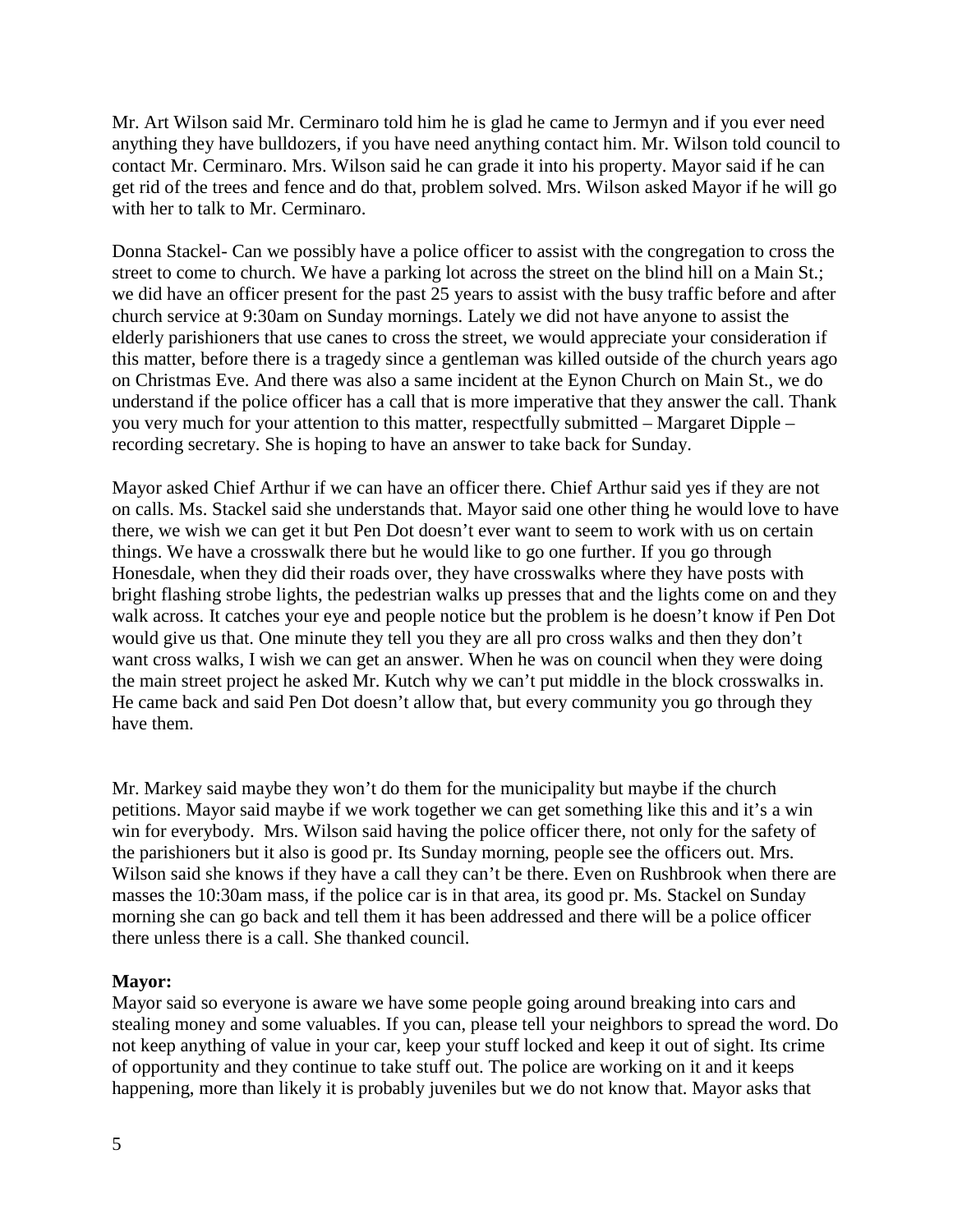everybody keeps their stuff locked up and be aware and look out for your neighbors, spread the word. Ray Rood said use common sense, lock your car.

### **Police:**

Chief Arthur said we have the garbage person that keeps happening Saturday into Sunday, we have diverted our officers on the midnight shift to go down there on Washington by Mrs. Wilson's house and also on dayshift on Sunday morning, that's one of the reasons the officer's weren't there for church. When they are available they will be at the church traffic.

Two of our officers just recertified in the ENRAD system which is the speed machine to better help us enforce the speed issues that we are having in town. The alternate parking ordinance, we wrote about 50 tickets as of right now probably 4 tickets were paid out of 50. They have 10 days to respond to those tickets and if they don't, citations are filed through the magistrate's office so the fine goes from \$25 for a parking ticket to \$135 so it's probably in people's best interest to pay the Borough fine before we go to the next level.

Chief Arthur said we have had thefts out of unlocked vehicles. The new doors are in the building; currently he has the key list. He doesn't know who else that council wants to have keys issued to.

Chief Arthur said last year we were approached by the Knights of Columbus, they do their Easter egg hunt the one Saturday and we do ours just before Easter. Last year they approached him and asked if we can combine our assets and make it a better thing by combining it. He has been in touch with him and that is what they are going to do this year. Chief Arthur asked the council for permission to conduct the Easter Egg hunt on March  $24<sup>th</sup>$  and the rain date would be the 31<sup>st</sup>. Mr. Markey asked if they have times yet. Chief Arthur said 10am, kids up to 12 years old. The rest of the details we are working on, the eggs and candy will be donated. Mrs. Wilson said and the Jermyn Lions Club is involved in it.

The kids that damaged the damaged the picnic table and the backstop at the park, we had court with them recently and they were ordered to pay full restitution and 20 hours of community service. They will be doing that here, one of the parents he already spoke to. It is being coordinated with Mrs. Wilson in regards to conducting community service.

A motion was made by Mrs. Wilson and seconded by Mr. Napoli to approve the usage of Callahan Park for the Police Dept. in conjunction with the Knights of Columbus and Jermyn Lions club for the Easter egg hunt to be held on March 24,  $2018 - \text{rain date March } 31^{\text{st}}$  at 10AM with the possibility if the weather is bad to use the gym. Mrs. Stephens asked if it would be a problem with basketball. Mr. Markey said basketball is over the  $1<sup>st</sup>$  week of March. Mrs. Dougherty said for a reference that is the same day as the baseball Easter bunny breakfast. That starts at 9am. Mrs. Wilson asked what date is that. Mrs. Dougherty said the 24<sup>th</sup>. Ray Rood asked where that is. Mrs. Stephens said the Crystal Fire Co. Mrs. Wilson suggested starting it later; they can have breakfast and then go over at 11am. Mr. Napoli said we do it at 10am every year. Mr. Markey said when we had our baseball meeting and discussing having the breakfast with the Easter bunny he advised them to stay away from the week before Easter because that's when the police historically do the Easter Egg Hunt and he confirmed with Chief Arthur before we even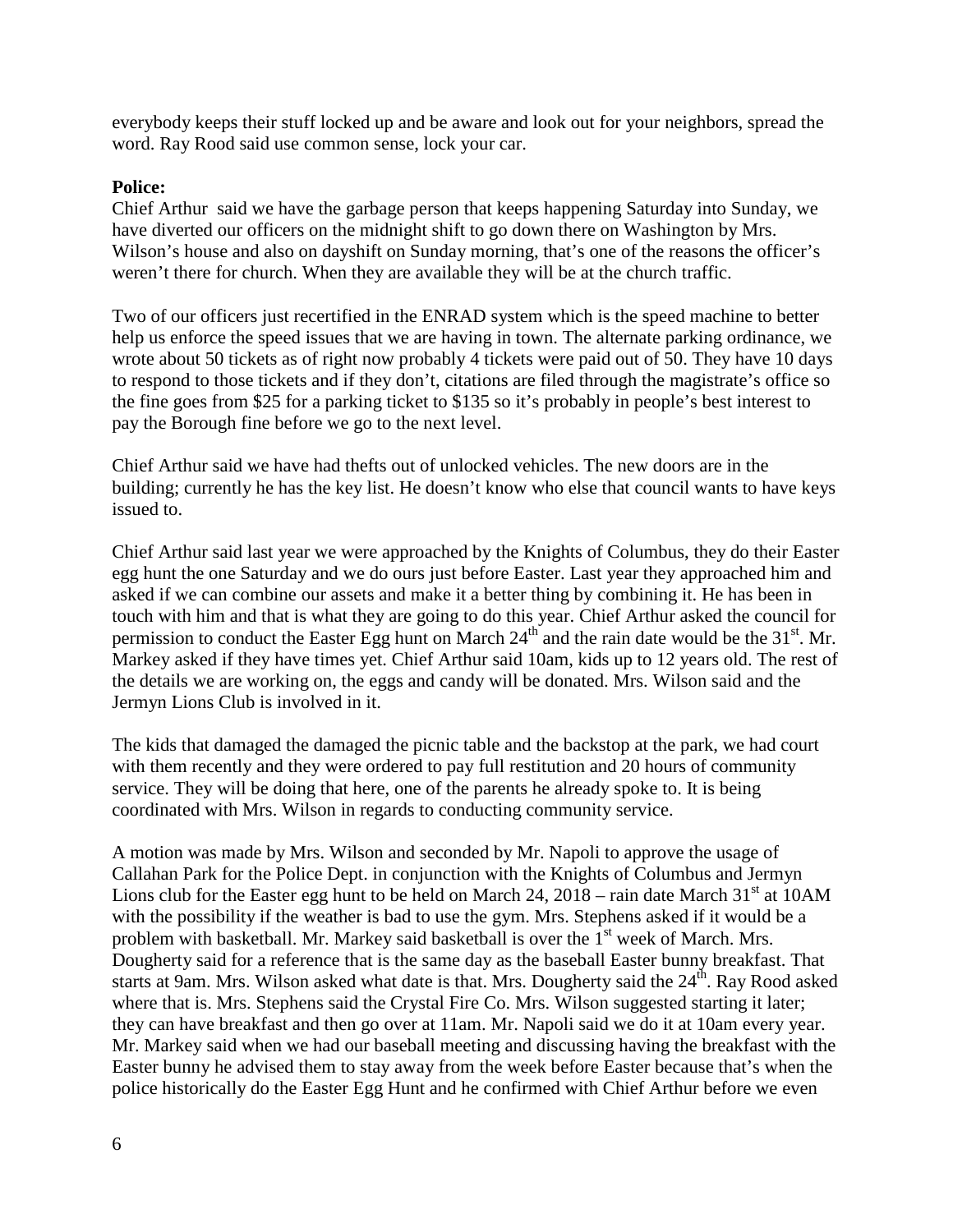had those discussions. Baseball didn't see it as a problem to have it at the same time; they asked Mr. Markey at the meeting earlier this week to see if the Police Dept. would be willing to push their Easter Egg Hunt off until later around noon. He did talk to the Chief about it but like he said they have been doing theirs for years and its set in stone and this is baseballs inaugural year. That is up to the police department, Lions Club and Knights of Columbus and whoever else. Any other questions before we put it to a vote? All in favor; motion carried.

## **Fire Chief:**

Mr. Rood said he will have a fire chiefs meeting with the County. He wants to straighten out the street assignments so we get them all right, especially down in the Woodland area. The new box alarms are in effect. With the new solicitor we have to find out what we are doing with the new building, maybe go through the minutes and see what was said. He knows it was mentioned to put the wall up but does not know what was actually agreed on. Mr. Markey said he remembered that we spoke about allowing the siren to stay there for 5 years and allowing the fire chief to have access but it might be in the contract. It will be discussed with the new solicitor and we will go from there.

## **Engineer:**

Mr. Grizzanti-KBA sent over the estimate for the small sewer and water grant.

## **Code Officer/Solicitor:**

Atty. Aquilino provided the Mayor, Council and Chief Arthur with a list of 8 initial properties that we will take action on. One of the things we tried to do was focus on those that are either attractive nuisances been a blight for a long period of time or are a hazard to the people not only on the property but people walking around past the property. Him and Chief Arthur went around the entire Borough and highlighted 8 particular areas. Chief Arthur has been updating him on some of those properties where action has been taken by the property owners. It wasn't necessarily because of code enforcement action but maybe they saw us doing inspections. He thanked Chief Arthur. We are going to start issuing citations this month.

Mr. Markey said Mr. Aquilino wasn't necessarily in the dark about being appointed as being solicitor tonight as we got attorney Moran's resignation letter a few days prior to this and we were already in receipt of his letter of intent to become solicitor. Prior to accepting the resignation tonight, Atty. Moran did have some ordinances and resolutions that we asked him for.

*Yard Sale Ordinance #10-18:* Atty. Aquilino said in section 5 for the violations it has costs for prosecution, if we want to amend that section. Chief Arthur said if for example they do not get a permit and we discover this on a Saturday we shut them down or fine them, is there language in there that they have it the next day is that a separate offence. Atty. Aquilino said unless the ordinance is amended, it says that a yard sale can last two days but that is a yard sale that has been permitted so his reading of this would be every day you have a yard sale it's a new violation. A motion was made by Mrs. Wilson and seconded by Mr. Napoli to allow the solicitor to advertise yard sale ordinance #10-18 with the addition of the words in section #5 under violation \$300 plus prosecution costs for the third offense and in any offense thereafter. All in favor; motion carried.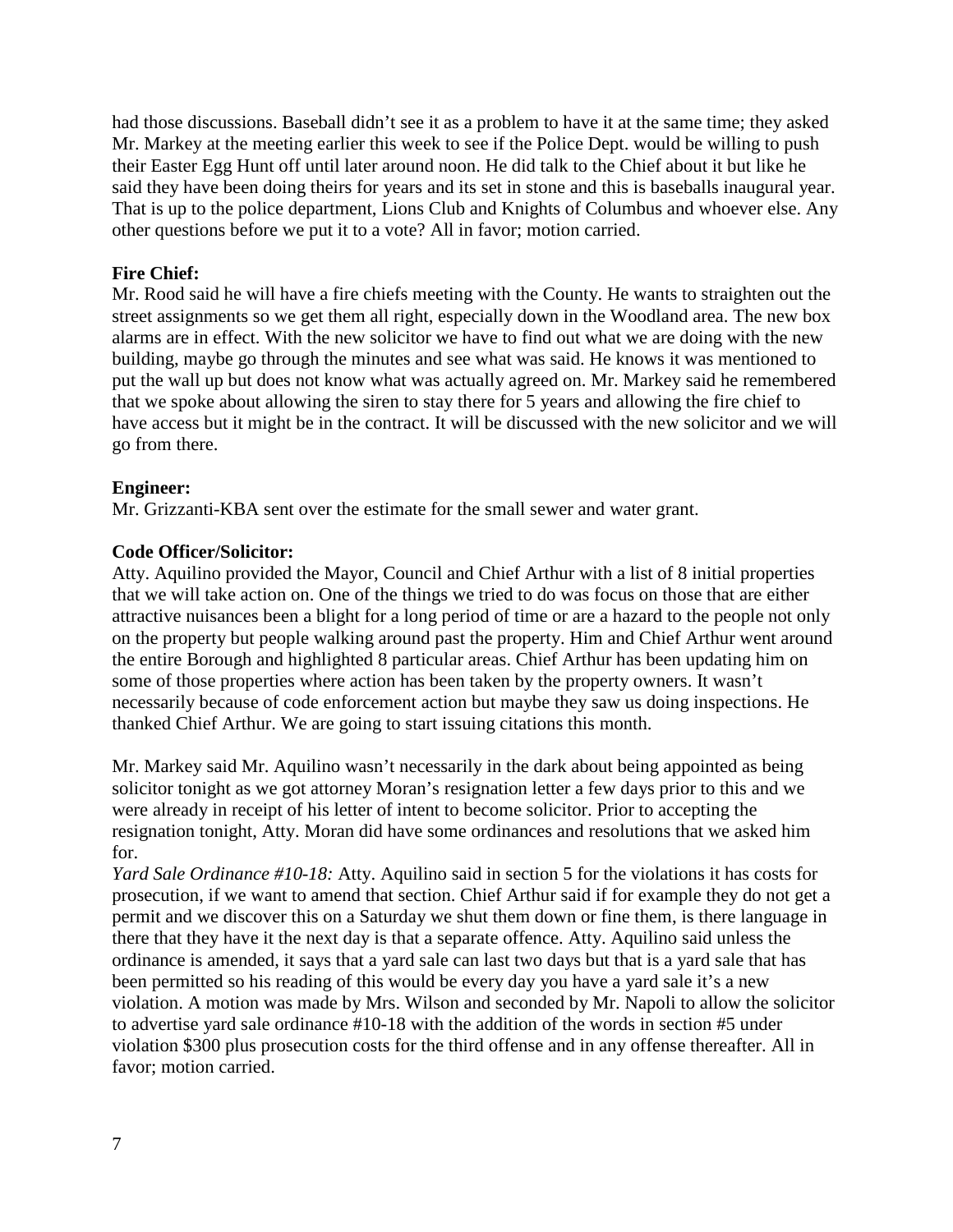*Resolution #9-18:* Resolution allowing local municipalities to use the same speed enforcement as the Pennsylvania State Police.

*Callahan Park Ordinance #8-18:* Mr. Markey said is the Callahan Park Ordinance; we are repealing the old Callahan Park Ordinance and putting the new one into effect. The new ordinance will be listed on our webpage. Mr. Napoli said in #5 it says animals but in #7 it has supervised pets. A motion was made by Mrs. Wilson and seconded by Mrs. Dougherty to allow the solicitor to advertise Ordinance #8-18 Callahan Park Ordinance with removing animals from sec 3 - #5 under regulations and removing animals and adding pets to section 5 penalties. All in favor; motion carried.

*Recycling Ordinance #7-18:* Mr. Markey said the Borough secretary went to the DEP and said we want to apply for a grant under section 902 of the recycling grant for a big leaf vacuum for the Borough. The small one we have now can handle storm drains and things like that but the big one allow residents to rake their leaves into a pile into the front or back of their residence, wherever the nearest road or alley way will be and the DPW come along with the leaf vac. Scoop them up and collect them. In order to be able to apply for this we have to advertise and after advertisement pass this ordinance. A motion was made by Mrs. Stephens and seconded by Mrs. Dougherty to allow the solicitor to advertise ordinance #7-18. All in favor; motion carried.

## **Junior Council:**

Mrs. Wilson said we shouldn't do anything this year, to ask our sophomore is too young. We may have a mature sophomore but that is a little too young. Mr. Markey asked if we heard anything back from our current junior council. No, he was sent a letter. Mr. Napoli we should forego it until someone comes to us and shows interest. Mrs. Wilson said we usually go to them. Mr. Napoli said he feels if we go out and search we are going to continue to get the same. If you get someone that comes to the school and says is there an opportunity to become a part of the Borough council or some sort of politics then I say absolutely but us going to them year after year we are going to more than likely is going to get someone that isn't interested.

Mr. Markey said he hasn't shown up in he can't tell you how long, maybe he has been to two meetings and one of them was when he got sworn in. Mrs. Wilson said we will keep the door open for the guidance counselors to recommend but she doesn't think we should go lower than the junior year. Mr. Markey asked what we should do with the current junior council. Mrs. Wilson said well we didn't hear back from him. Mr. Napoli said we sent a letter out, we went over this last meeting, let's give him until March 1<sup>st</sup>, if we don't hear anything by our first March meeting then we make a motion to do whatever we have to do to dismiss him from his duties. Mr. Napoli said his problem isn't with Evan having other things to do but you're coming to this and you need to be a responsible person, a responsible person doesn't just walk away from something without saying anything. It's not something against Evan but they have to be responsible for the position that they take. Mrs. Wilson said she will contact the superintendent and mostly Hank that the door is open if someone comes forward.

# **Grant Committee:**

Mrs. Dougherty said she is going to start very soon within the next few weeks applying for as many grants as we can. The next meeting she will have more information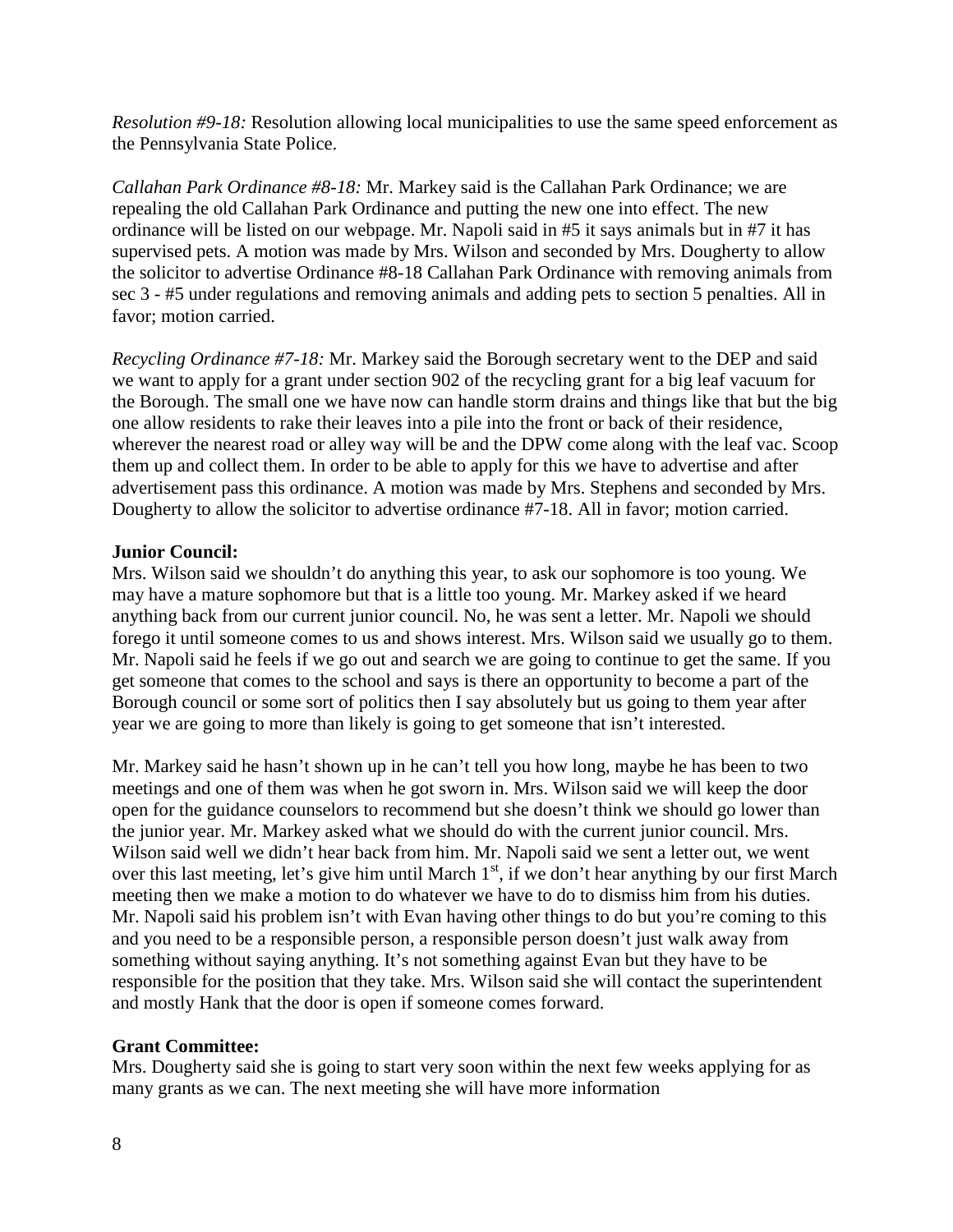### **Events/Shade Tree:**

Mrs. Wilson said she handed out the administration handbook to Mrs. Stephens to review and we will wait until Mr. Smith comes back, he is on the committee. She also gave a handbook to Mrs. Dougherty, if anyone has any suggestions for the handbook please voice them or hand them to us.

The Shade Tree is working on the hometown heroes and that is coming along very well, they are still getting applications in, we have a few openings still on main St. They are thinking about starting a second phase. Mrs. Wilson said her problem is she is a little nervous about the DPW putting up all the brackets and getting them up in time, the workload. Mayor said we should be able to do it, it will go quick. Mr. Markey asked who is ordering the brackets. Mrs. Wilson said we are because we ordering special brackets, black powdered so they look nice on the decorative lamps. Mayor asked when they expect to get the brackets. Mrs. Wilson said she does not know yet, we hope to get them ahead of time. Mayor said we are getting into that period we are getting better weather; if you had them even now we can start putting them up. Mr. Rood said if push comes to shove even in the evening time, the fire guys can come out and help, if you needed a couple of nights or Saturday to get it done. Mr. Markey asked when the target is Memorial Day. Mrs. Wilson said yes. She will wait until Mr. Kulick is here to discuss that. Since we have the parade that day, she thinks a ribbon cutting to honor all heroes and the banners, would be nice. Mr. Markey asked where are you starting the banners at. Mrs. Wilson said at the Windsor, it is just the decorative lighting, down to the Episcopal Church. The second phase will be the rest of Main St. the 700 block and east side Jermyn. We have already had requests to put them over East Side Jermyn, we do not know what we are going to do with that yet because our first phase was just the decorative poles but we are working with the people who have requested where they want them placed. It is first come first serve. We have to wait to see because some people would like them over on Delaware St.

The trees at Cerminaro's, she would like to discuss with DPW the trees on old Mill that have to be cut up. Do we hire someone, do we go out for quotes or can the DPW handle it. Mayor asked which ones on Old Mill. Mr. Markey said the ones that are canopying the street. Mrs. Wilson said we will discuss that with DPW at the DPW committee.

### **DPW:**

Mr. Markey said right now he has been back and forth with Chuck Garnett with the USDA, Tony Grizzanti has talked to him a couple of times. He spoke with Chuck earlier this week and basically what we want to do is nail down whether we are going to do put one bid or put out many bids for the DPW garage. He was waiting on an answer from us so he can go back to his people and say look we need to apply for this DPW garage for monies for Jermyn. I think he was waiting on an answer there. Mr. Markey said he does know that we have priced out a bunch of different pole building companies to do the work of the building itself. His question is do we want to put out to separate bids, one for the building and one for a general contractor to handle everything else, electrical, masonry, insulation, type of carpentry is needed, things like that. Mrs. Wilson said so the person you are buying the garage pole barn from doesn't necessarily do the contracting for the electricity, concrete base. Mr. Markey said customarily no. They will provide blue prints, stamped blue prints if we need them for the building itself and stuff like that. The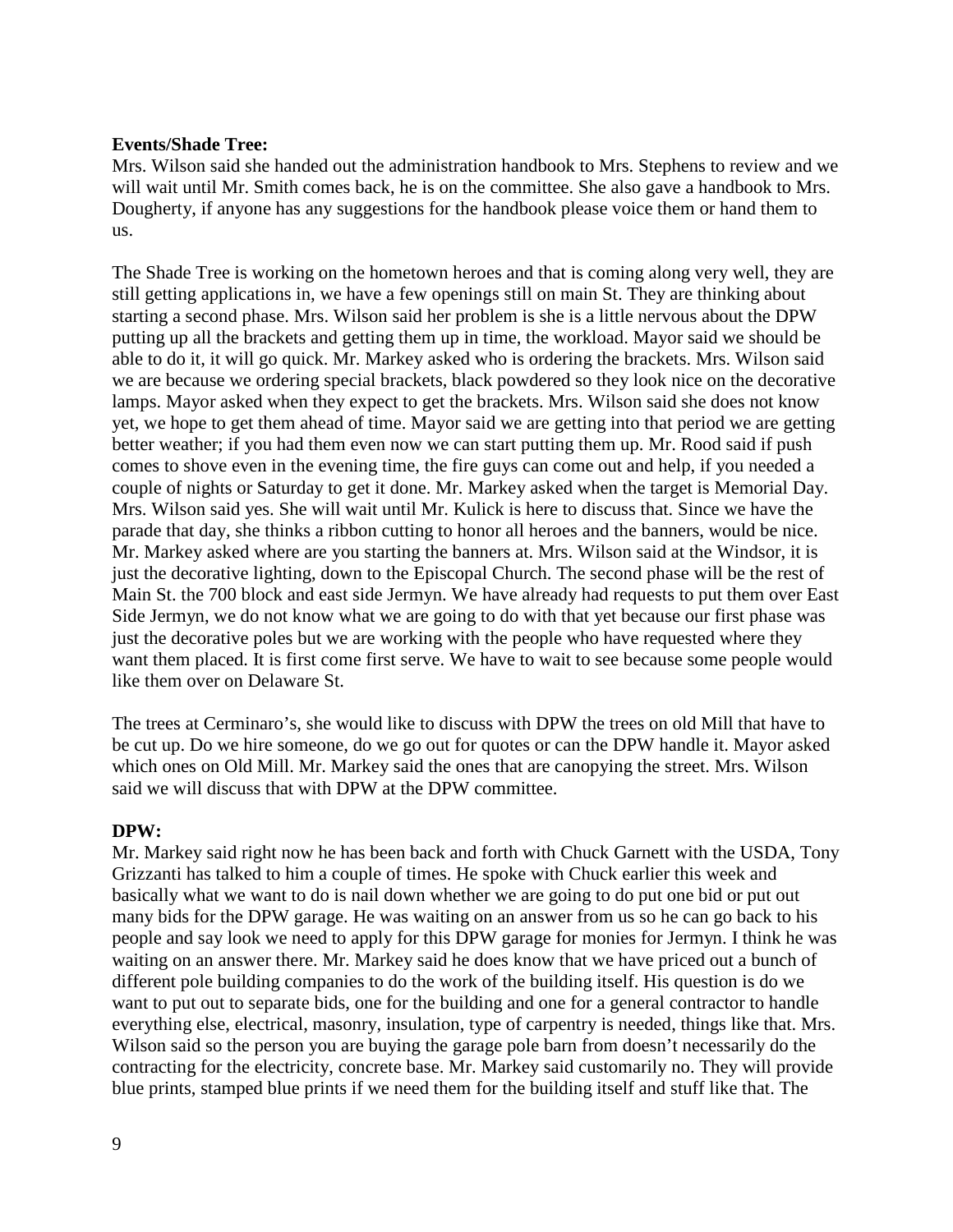blue prints are free if we need them stamped then they come at a cost a couple hundred dollars, maybe \$400-\$500. For everything else, what it comes down to is money. We have pre bid conferences, post bid conferences, a lot of advertising work. If we can put out one bid for a general contractor and then these are the parameters of the contract and put that out in one advertisement and have one conference and stuff like that, they can go get their subs and come back to us with their bids. Mr. Grizzanti said you aren't going to be able to buy your pole barn from the guy. Mr. Markey said we would have to put that bid out as well. Mr. Markey said what he is saying is customarily in his research these pole barn companies do not do contractor work. It would be one bid and they would sub out everything else, he sees this as two separate things, the building and then everything else. Mr. Grizzanti said you can certainly do that but he is curious because, Ray may have more expertise on this than I do but when you put it out for bid and you know that the pole barn can be stamped by the pole barn co. they can stamp that but now you have a general contractor, what do you do with the plumbing, electrical, HVAC and all that has to be designed and stamped and approved before you go out for bid. It cannot be done after because how does the general contractor who is going to bid on it know, there has to be a plan for that building unless you just do just the pole barn and then piece meal it down the road but you can't put out a bid and say we want to put up a 40x60 pole barn and we also would like to hire a general contractor to do the footings, electrical and plumbing etc. Those guys want to see a finished plan, here's the pole barn and here is where all the light fixtures are, all the electrical where will be run, here is where PPL will be tied in, all that has to be in that plan. Mr. Markey said he doesn't know nothing about this stuff, he saw this as two separate phases, you put up the shell and then you have the plans and then you can give those plans to whatever contractor when its going out for bid and can they work off those or no.

Mr. Rood said you have to go off the prints once they are stamped. Mr. Markey said I guess what I am saying is, can we put the pole building out for bid. Mr. Grizzanti said yes just as a shell. Mr. Markey said and then get that back and whoever is the lowest responsible bidder they put up the building with nothing in it, that is phase one. After the building is put up, then we want to do phase two which is everything else or is that not advisable. Mr. Grizzanti said he just wondering, if you have someone put up the pole barn and put up the slab and its sitting there as a shell, do we want anything in the slab, any of your plumbing in the slab. Mr. Rood said they are going to come in and put a pillar and put it down on the footers, they might backfill that but what's your grade is going to be afterwards, you might get this up and say we can't drive in there because we need to have it graded. That should be part of it and then maybe you can put something in there, you can park your trucks in there for now until we get phase two done. Mr. Rood said the question with phase 2 is when you are going for the money do you need to have phase 1 and phase 2 so they know what kind of money you want. Mr. Grizzanti said he thinks USDA is going to want to see a set of plans, elevations, footer design, where the plumbing and electrical is, where the HVAC is, how is the site graded. The other thing they will ask you is do you need any permits, do you need your own land development, permit for your building, does it need Lackawanna County approval. They will want to see the whole package for USDA to give you the whole money. He thinks what you guys are kind of thinking about is possible to do it as simple as possible in that phase 1 gets you the slab, the building up, the site work done and then maybe if you are going to have bathrooms in it etc. you do the basic plumbing but maybe you come back later because you don't get enough money the first time. They are going to want to see some kind of set of plans and you definitely need a very specific book.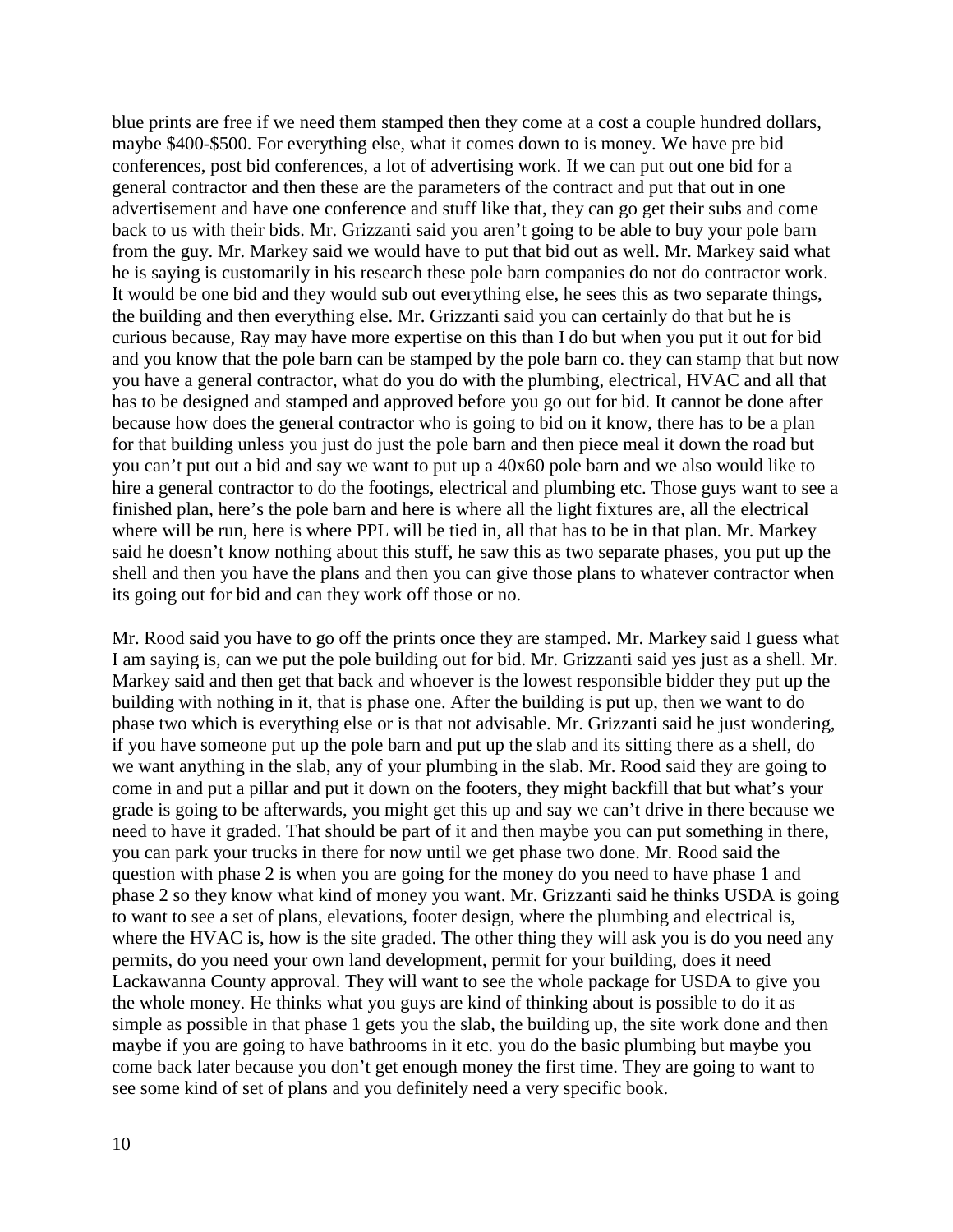Mr. Rood said for the firehouse it was the same people. We had to have everything done, a total set of prints done so they knew exactly what they were getting because if they are going to give you a decent grant and loan, it's going to be their building if something happens here. If something happens at the fire co and we are no longer a fire co anymore, that is their building. They want to make sure they are going to get paid back that money and we make our monthly payments. It comes down to if we would like to refinance, they won't even refinance it for you. Once you get that money and that loan, whatever the rate is, that is your terms. Mr. Grizzanti said the USDA is very specific on what they want, bidding requirements, how you are going to transfer the money, all that stuff is very regiment. Mr. Markey said he asked us right now just to get the process moving. In your opinion should we do this all in one bid? Mr. Grizzanti said yes if you get enough money.

Mr. Art Wilson said he wants to congratulate the DPW; they did a great job this winter.

### **720 Lincoln Ave:**

Mr. Markey said we had asked the girl from the County to talk to her boss and see what's going on there. She got back to us and they said it isn't their problem. Mr. Grizzanti said he was there during the rain. The water running down the road and to the pipes is doing what it is supposed to do. He is still getting water through the basement from somewhere; it's not coming from the road or the pipes. Mayor said it is basically ground water infiltrating. Mr. Grizzanti said the rain leaders go straight into the ground; Mr. Hunt is going to see where they go to. Mayor said it could be blocked and going into his basement, it could be more of a his problem than anything. Mr. Grizzanti said that water is not coming from the pipes, we were in there last year the pipes are solid, once it gets in there it is in there. That hill goes all the way from RT6 down; there is probably a ton of ground water all the time. Maybe it gets down into the ground real quick into his yard. Between the two houses where the pipe runs down, the water sits there in that little dip and Mr. Hunt is worried that is sinking in and in getting in. Mr. Grizzanti said and it could, if that water sinks in over that trench it's going to want to follow the path of that pipe. The County was the same thing is the same thing we want to do on Delaware St. we ask for the grant and get the money and once the project is done, it's done. Mr. Markey said he gets the impression that he thinks this is Jermyn Borough's problem as well.

### **Credit Card:**

No fee for the Borough, there would be a 2.95% passed onto the customer if they pay with credit card and there will be website service.

### **Sound System:**

An Estimate was provided to council for a new sound system in council chambers. Mr. Markey said what does everyone think; we can table this until next time or ask to get a couple different estimates. Mr. Napoli said can we afford something like this right now. Mrs. Dougherty said more estimates.

### **Arts & Culture Grant:**

Mr. Markey said we have a letter that is addressed to Mr. Kulick requesting that the Events Committee applies for the Municipal Arts and Culture Grant. Mrs. Stephens said she thinks it